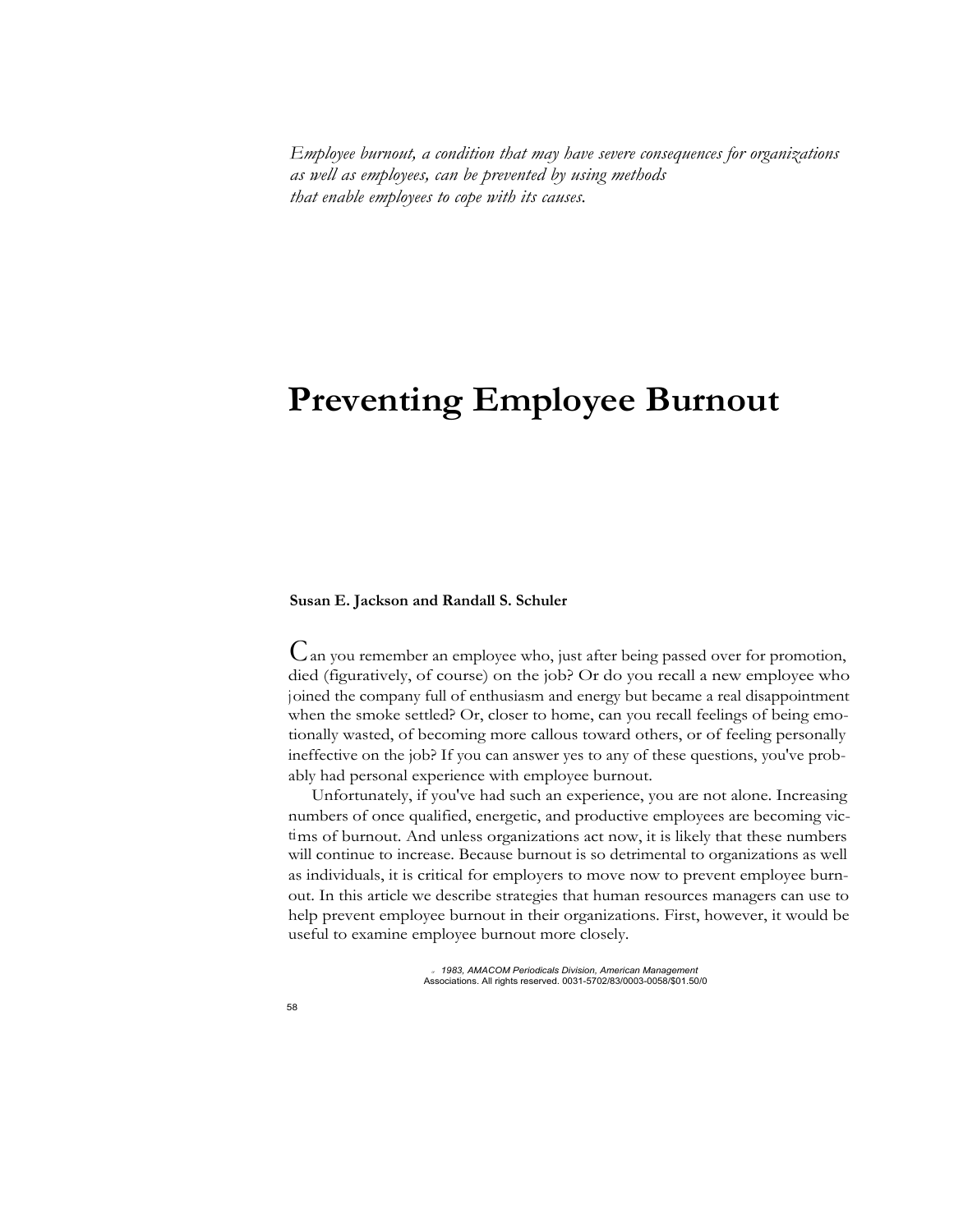#### WHAT IS EMPLOYEE BURNOUT?

Employee burnout can be thought of as a psychological process -a series of attitudinal and emotional reactions -that an employee goes through as a result of jobrelated and personal experiences. Often the first sign of burnout is a feeling of being *emotionally exhausted from* one's work. When asked to describe how she or he feels, such an employee might mention feeling drained or used up, at the end of the rope, and physically fatigued. Waking up in the morning may be accompanied by a feeling of dread at the thought of having to put in another day on the job. For someone who was once enthusiastic about a job and idealistic about what could be accomplished, feelings of emotional exhaustion may come somewhat unexpectedly, but the boss or co-workers may **see** the person's emotional exhaustion as a natural response to working too hard. In turn, their natural response is to tell the victim to "Take it easy," or to say "You need a vacation."

Instead of doing either of these things (neither of which would provide permanent relief anyway), the victim does what many employees in similar situations have done - she or he copes by *depersonalizing* relationships with the boss and coworkers. She or he develops a detached air, becomes cynical of relationships with others, and feels callous toward others and the organization. Managers who become burnout victims are especially harmful to organizations because such managers create a ripple effect, spreading burnout to their subordinates. Unfortunately for the friends and family of an employee who has reached this stage, the cynical and uncaring attitudes that develop toward co-workers, boss, or subordinates may also be directed at nonwork contacts, having a negative effect on all of the person's social interactions.

In addition to emotional exhaustion and depersonalization, a third and final aspect of burnout is a feeling of *low personal accomplishment.* Many individuals begin their careers with expectations that they will be able to make great contributions to their employer and society. After a year or two on the job, they begin to realize they are not living up to these expectations. Many systemic reasons may contribute to the gap that exists between a new employee's goals and the veteran's accomplishments, including (1) unrealistically high expectations because of a lack of exposure to the job during training, (2) constraints placed on the worker by organizational policies and procedures, (3) inadequate resources to perform one's job, (4) co-workers who are frequently uncooperative and occasionally rebellious, and (5) a lack of feedback about one's successes.

These and other characteristics almost guarantee that employees will be frustrated in their attempts to reach their goals, yet these employees may not recognize the organization's role in causing their frustration. Instead they may feel personally responsible and think of themselves as failures. When combined with emotional exhaustion, feelings of low personal accomplishment may reduce motivation to a point where performance is in fact impaired and that, in turn, leads to f urt htI failure.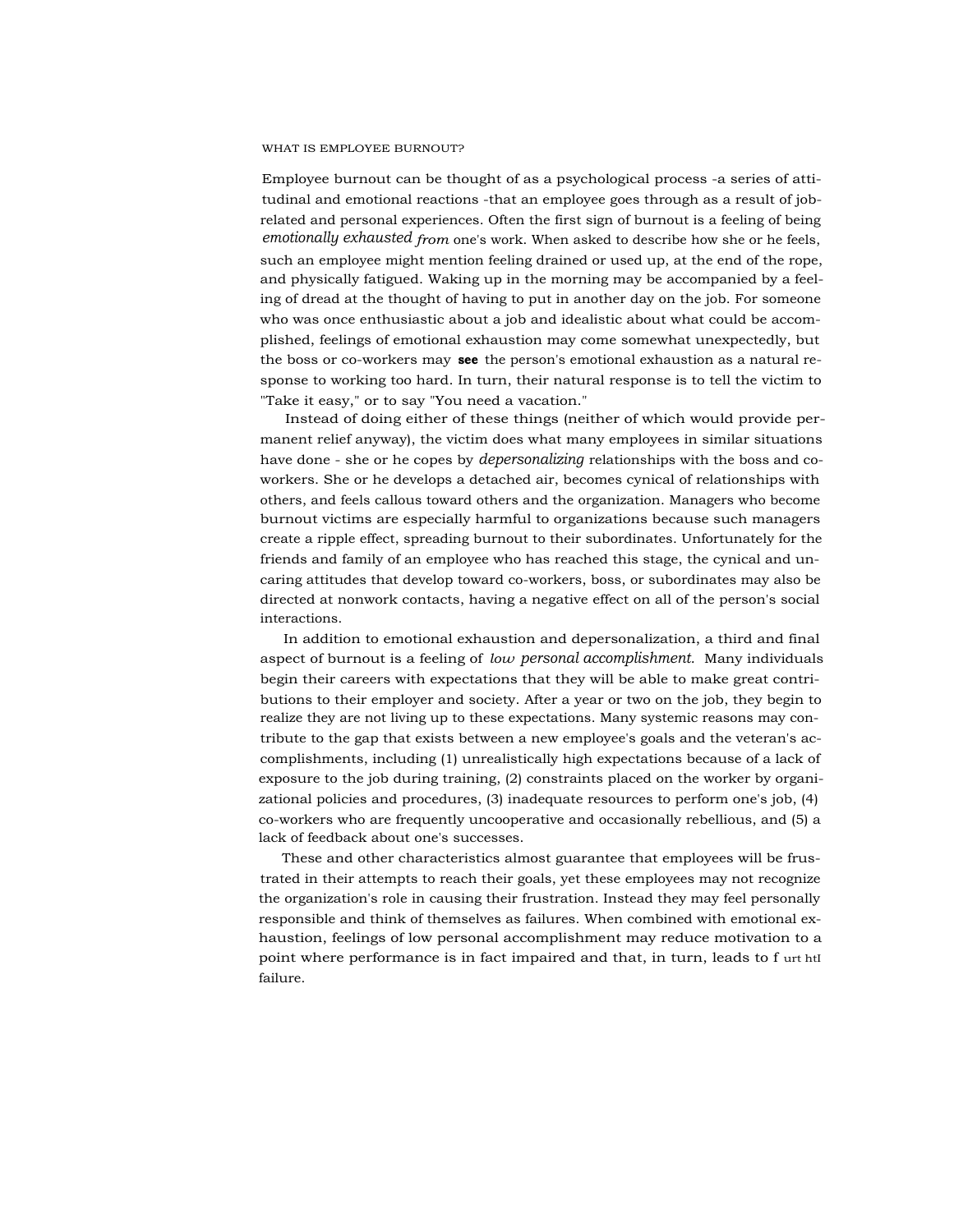| Causes                                                                              | Psychological Reactions           | Consequences                                                  |
|-------------------------------------------------------------------------------------|-----------------------------------|---------------------------------------------------------------|
| Organizational Conditions:<br>Lack of rewards.<br>Lack of control.                  | Emotional exhaustion.             | Withdrawal.                                                   |
| Lack of clarity.<br>Lack of support.                                                | Depersonalization.                | Interpersonal friction.                                       |
| <b>Personal Conditions:</b><br>Idealistic expectations.<br>Personal responsibility. | Low personal accomplish-<br>ment. | Declining Performance.<br>Family problems.<br>Health suffers. |

# **Figure** 1 **Causes and Consequences of Employee Burnout**

#### CONDITIONS THAT CAUSE EMPLOYEE BURNOUT

Although we have already alluded to a few conditions that cause employee burnout, it would be useful to spell them out more specifically. As shown in Figure 1, two types of conditions - organizational and personal - may trigger employee burnout.

Organizational conditions that can potentially cause burnout include these: (1) a lack of rewards; (2) excessive and outdated policies and procedures, work-paced jobs, and close supervision -all of which undermine an employee's "feeling of control"; (3) a lack of clear-cut expectations and job responsibilities, combined with conflict -both of which prevent an employee from being productive; and (4) the lack of support groups or cohesive work groups, which, in turn, prevent an employee from acquiring information needed to cope with the other three conditions. Note that these four organizational conditions *may* be behind employee burnout, but several personal characteristics usually interact with these organizational conditions to actually cause employee burnout.

Such personal characteristics include the following:

*1. Idealistic expectations.* The employee has unrealistic expectations about how the organization will work, and these, when combined with actual organizational experience, produce "reality shock." For example, the employee might expect rewards for good work, the chance to influence decisions affecting the job, friendly and understanding co-workers and supervisors, a clear understanding about what's expected, and adequate resources (including time and money) to get the job done.

*2. Idealistic job and career goals.* Organizational conditions that interfere with performance are bothersome only to employees who want to attain high levels of performance. An employee who thinks it is possible to do everything becomes a natural target of burnout. Employees in mid-career crisis reflect burnout reactions, especially feelings of low personal accomplishment. Although many of these employees may have been doing well by others' standards, by their own standards (for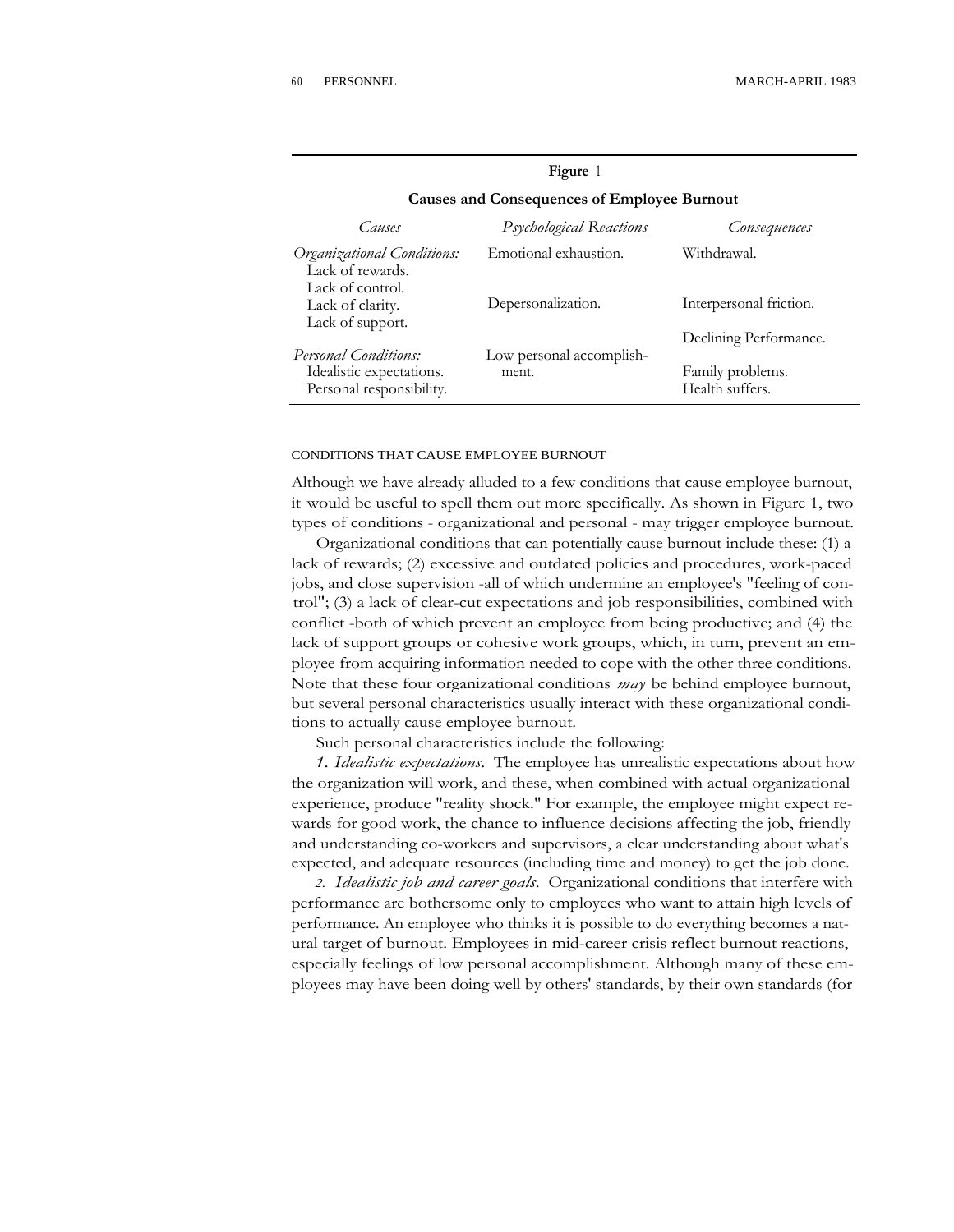example, a goal of becoming president of the company by age 50) they may regard themselves as failures.

*3. Personal responsibility for low personal accomplishment.* Employees with feelings of low personal accomplishment, those who feel most personally responsible for their own failure, experience the most burnout. Essentially, the employees who care the most can get burned (out) the most.

CONSEQUENCES OF EMPLOYEE BURNOUT-TO THE ORGANIZATION, TO THE INDIVIDUAL

A legitimate question at this point may be, "Okay, so some people experience burnout. Organizations aren't perfect and never will be. And even if they could do something, what's the big deal about burnout7" The big deal is that the organization as well as the individual suffers many severe consequences as a result of employee burnout. The first paragraph of this article suggested a few. Others include the following:

*1. Withdrawal behaviors develop.* Employees want to avoid what discomforts them, and those organizational conditions that can cause burnout are certainly discomforting. Under these circumstances a logical reaction is to withdraw-leave work early, arrive at work late, take long breaks, and stay away from the workplace as much as possible.

*2. Interpersonal friction results.* As employees begin feeling cynical and callous toward others, small differences lead to monumental arguments, work assignments begin to seem like insurmountable challenges, and friends begin to look like foes.

*3. Performance declines.* As a subtle result of burnout, the quantity of an employee's performance may not diminish but the quality may. Consider the job of an intake interviewer in a legal aid office as an example.

For the organization, the intake interview serves as a screening device through which all potential clients must pass. During the interview, specific information about the nature and details of a case must be assessed and an evaluation of the "appropriateness" of the case for the office must be made. Because as many as 40 intake interviews may be conducted each day, it is important that the interviewer work as efficiently as possible. Here the major index of efficiency is the number of forms accurately filled out for further processing. Thus the interviewer's attention must be focused on gathering information needed by the organization for its evaluation. To the extent that time is spent in talking about problems that are not relevant for these forms or this procedure, efficiency decreases.

Now consider the client's perspective. Upon arriving for an interview, the client is likely to be fuming inside at injustices that have been suffered and the retaliations hoped for. The client does not think in terms of the precise statutes that pertain to the problem nor of the essential details that make her or his case worthy of attention. Rather, the client is concerned with family problems arising from the situation.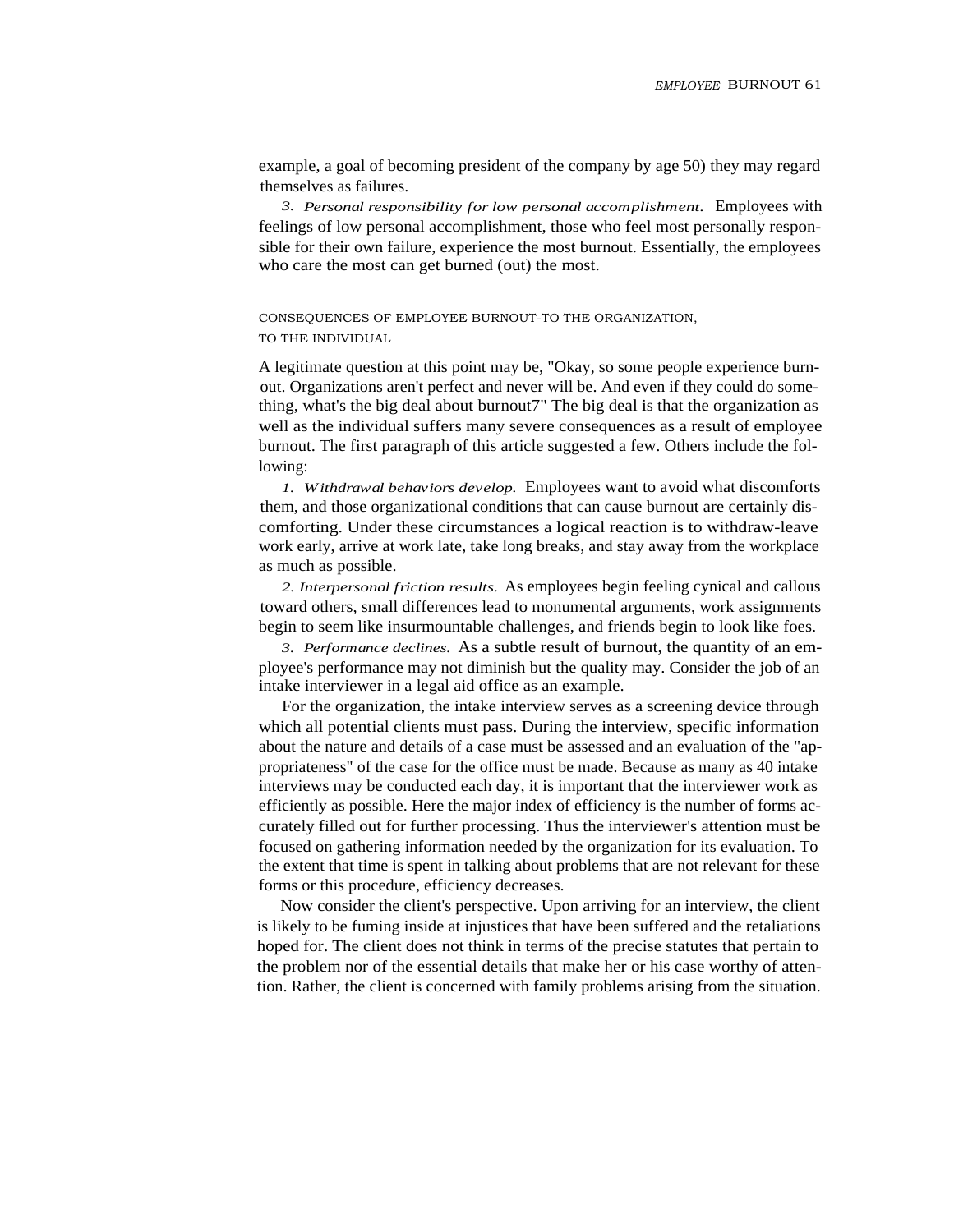The primary concern is that emotional and physical life return to normal and that the law seems to offer a solution. For the client, the intake interview may be the first chance to explain the problems. From the client's perspective, an interviewer who lends a sympathetic ear is doing a good job.

How will the interviewer handle this situation? Typically, the person conducting the interview is a relatively recent graduate of law school with little or no clinical experience. The only guidance that he or she has received are generalities about the professional approach to analyzing cases. Professional training has emphasized the supremacy of objectivity. But clearly, an objective, analytic attitude combined with the pressure to efficiently fill out forms does not lead to the sympathetic ear the client is looking for. Because of these differing expectations about the interview the client and the interviewer perceive each other as obstacles. The objective interviewer appears unconcerned, and the client becomes frustrated. The emotionally involved client becomes an obstacle to detached efficiency, frustrating the interviewer. Whether or not open hostility erupts, the participants are aware of their antagonistic relationship.

One way for the interviewer to cope with this situation is to develop a limited set of case types and then focus on determining which type a client fits into. Once a case has been "typed," the unique nuances of the case can be ignored. Processing of the case then proceeds as it does for all other cases of that type. This method of coping can lead an interviewer to adopt a rigid line of questioning governed by the papers to be filled out rather than by the clients and their concerns. Although the interviewer will probably recognize that this strategy is less than optimal, it may be the only feasible way to deal with the myriad complexities and details of each case. Under these circumstances, the client perceives the interviewer as just another petty bureaucrat who is more concerned with paper than with people.

*4. Family life suffers.* Just as burnout leads to behaviors that have a negative impact on the quality of one's work life, it can also lead to behaviors that cause a deterioration of the quality of home life. In a recent study by Susan Jackson and Christina Maslach, burnout was assessed in *142* married, male police officers. Their wives were asked, independently, to describe how these officers behaved when interacting with their families at home. Emotionally exhausted officers were described by their wives as coming home tense, anxious, upset, and angry, and as complaining about the problems they faced at work. These officers were also more withdrawn at home -preferring to be left alone, instead of sharing time with their families. The wives' reports also revealed that officers who had developed negative attitudes toward the people they dealt with also had fewer close friends.

*5. Finally, burnout may eventually lead to health-related problems.* In the study of police families described above, burnout victims were more likely to suffer from insomnia and to use medications of various kinds. The officers also reported using alcohol as a way of coping with their burnout as did female nurses in an unpublished study, suggesting that using alcohol to cope with burnout is not unique to police officers or to males.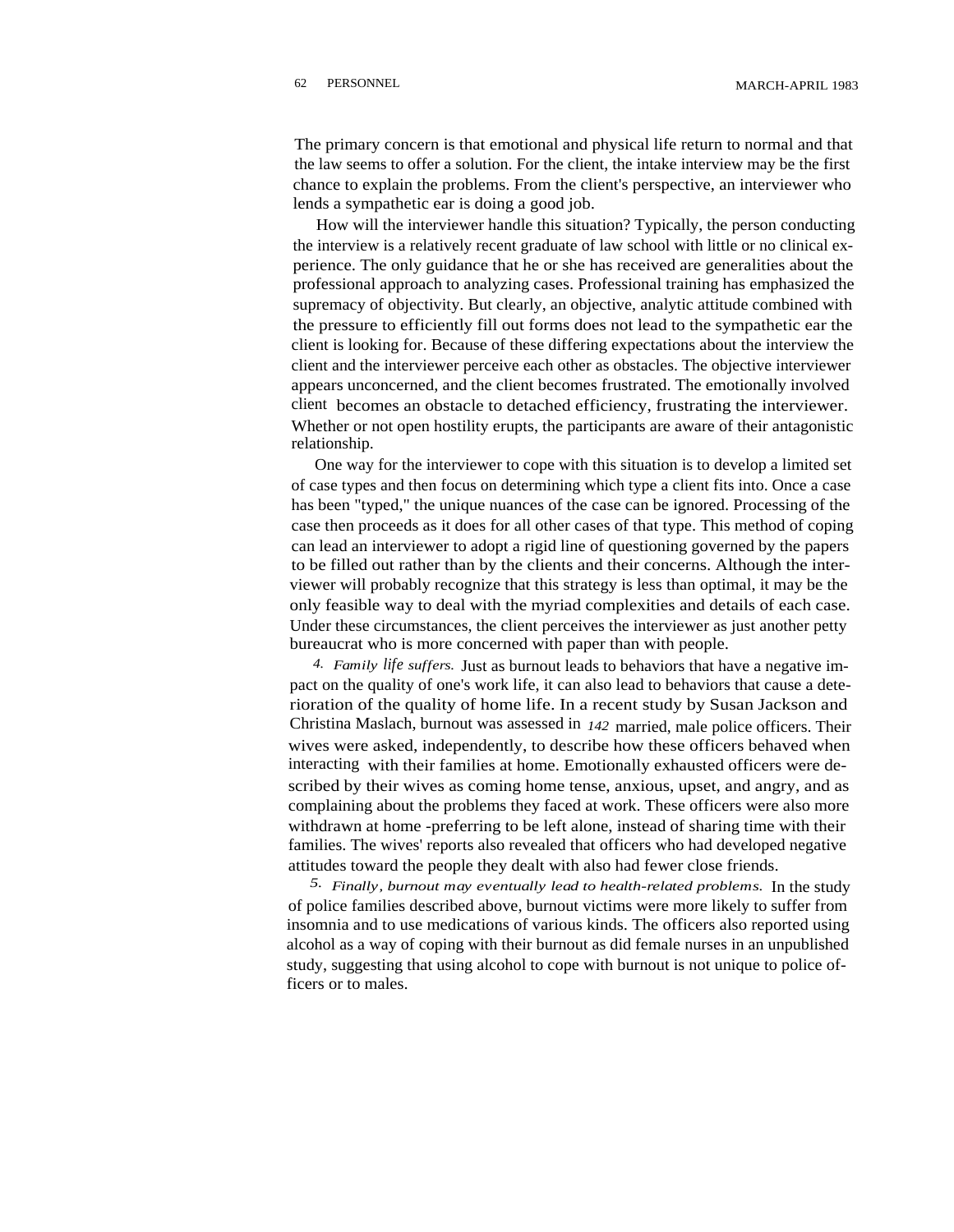#### PREVENTING EMPLOYEE BURNOUT

Organizations can do many things to prevent employee burnout. On the basis of our employee burnout model in Figure 1, organizations can change any one or all of the organizational conditions causing burnout. For example, supervisors could be trained to provide more contingent (based on performance) rewards to employees, thus eliminating the comment, "If you don't hear anything, you must be doing okay." Organizations could redesign jobs to enable employees to have more control over their work. Compensation could be more closely related to the level of employee performance. Although such programs could be successfully implemented by human resources managers, the cost and time required by them may be greater than that for the three programs described below - that is, anticipatory socialization programs, participative management programs, and/or feedback programs. The first of these is appropriate for new employees and the other two for current employees. Because of the relatively low cost of these programs, many organizations are already moving to adopting them. Thus the discussion here will provide arguments to persuade others to adopt them.

## Anticipatory socialization programs

In *Reality Shock: Why Nurses Leave Nursing,* Marlene Kramer argues that a major source of burnout in the nursing profession is the gap between the expectations that nurses have when they begin their first job and the realities that they actually find. Nurses and others who enter human services professions are often strongly motivated by a concern for humanity and a desire to help people. When they start their first job, they anticipate being able to make visible improvements in other peoples' lives, and although they may not realize it, they also expect their contributions to be recognized as valuable. As any seasoned human services worker has discovered, the lofty expectations and goals they had as a novice were unrealistic. From the beginning they were doomed to failure if success meant achieving those naive goals. Similar findings were reported by Edgar Schein in his study of employees across many different organizations.

What can be done to prevent the devastating shock that occurs as a result of the discrepancy between naive ideals and reality? Kramer presents convincing evidence that anticipatory socialization programs can help decrease the magnitude of reality shock and its consequences. The philosophy underlying anticipatory socialization programs is that reality shock should be experienced before an individual begins his or her first full-time job. Furthermore, the reality shock should be experienced in a context that permits and encourages the development of constructive strategies for coping with the unexpected reality one faces. Throughout such a program, ideals are purposely challenged, and conflicts-such as the difference between the way things should be done based on personal or professional standards and the way things actually are done-get exposed. Individuals are then taught how to survive within the existing system without compromising their standards.

Kramer has demonstrated that anticipatory socialization can be an effective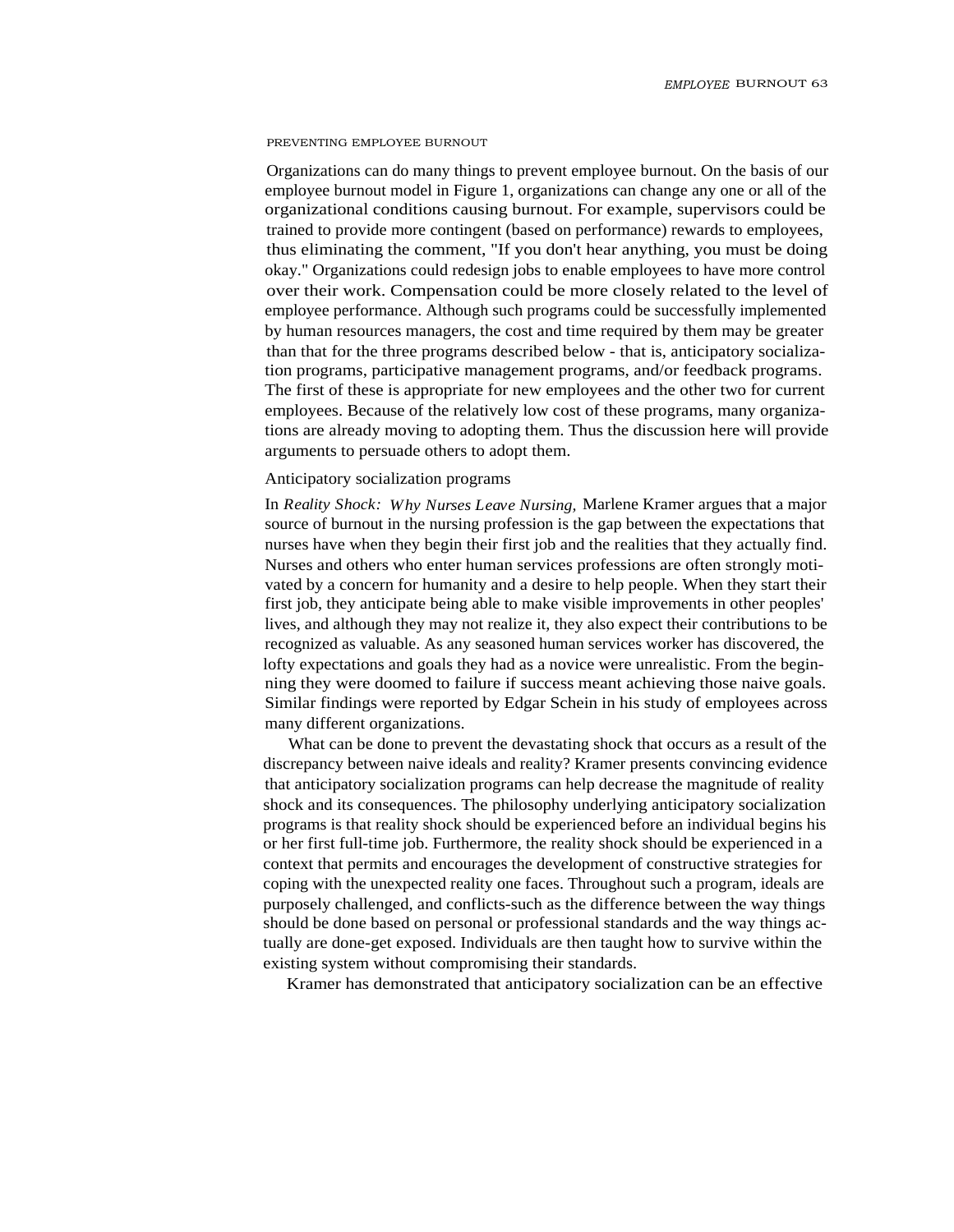method for decreasing the severity of the reality shock experience on the job. This, in turn, decreases turnover rates and absenteeism. Because Kramei s anticipatory socialization program can serve as a model for any occupational group in any type of organization, it is outlined briefly below.

*• Phase 1.* The purpose of the program's first phase is to produce a mild form of the reality shock that an uninitiated worker might experience on the job. This is accomplished by presenting examples of real, on-the-job incidents that have been experienced by others..

*• Phase 2.* New employees are exposed to the negative aspects of policies and practices that characterize most organizations. During phase 2, new employees are encouraged to actively think about possible solutions for improving the situation. By thinking about the problems and trying to devise solutions, the new employees come to appreciate and better understand the reasons why certain imperfect conditions exist.

*• Phase 3.* Phases 1 and 2 focus on the employee's own expectations of how he or she should behave, but phase 3 of Kramei s program aims to teach the employees what others expect. For example, the nature of the nurse-physician relationship is presented by a panel of physicians and nurses. Similarly, a panel of head nurses, supervisors, and administrators expose the novice to the expectations held by their immediate superiors. Another important aspect of phase 3 is a panel discussion by recent nursing graduates who describe what they are, and are not, able to accomplish on their jobs - thereby providing a realistic baseline against which the program participants can evaluate their own future success and failure.

*• Phase 4.* The final phase of Kramer's program is to teach theories and techniques of conflict resolution and negotiation. The intention of this phase is to teach skills that can aid the nurse in her or his role as an agent for change. These skills give the novice the option, in the future, of working toward changing those parts of a system that present conflict to something that is acceptable.

In summary, these are the pertinent features of anticipatory socialization. First of all, its major goals are to give new employees a realistic picture of the jobs they are about to enter and to provide skills for coping effectively with the difficulties they will face. Because the jobs are not ideal, negative aspects are exposed. While this exposure is not intended to dissuade people from starting a job, it may, of course, do so. Therefore, employers may be reluctant to conduct such programs for fear of losing potential future employees. On the other hand, the employer may conduct anticipatory socialization programs but downplay the negative aspects of the organization, thereby defeating the purpose of narrowing the gap between expectations and reality. Anticipatory socialization programs, however, are most beneficial when they convey the negative as well as the positive aspects of the job. A second important feature of anticipatory socialization programs: While they are aimed at burnout prevention, they are most appropriate for new employees. Exposing a 5-year veteran to such a program would probably do little to prevent burnout.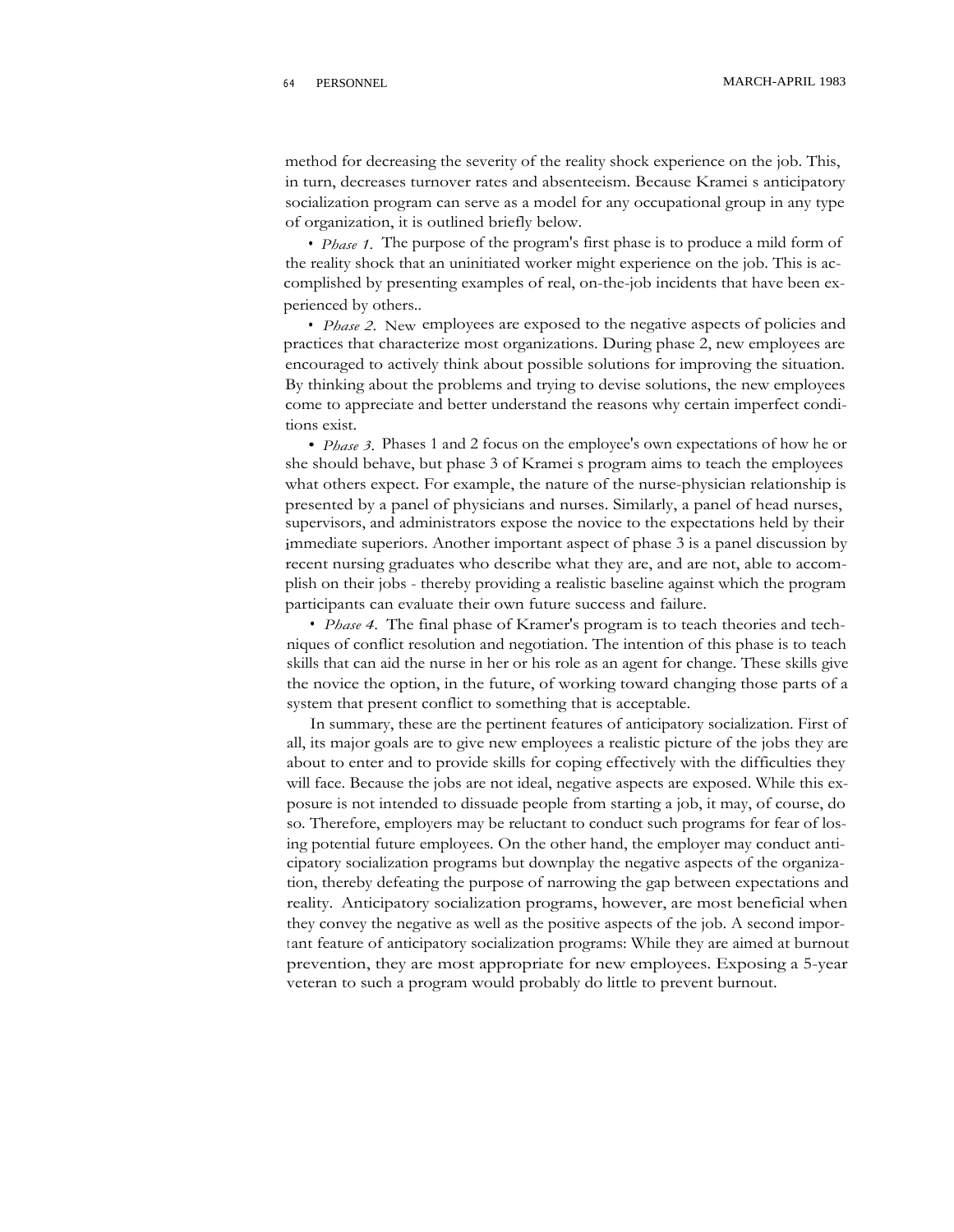A third important feature of anticipatory socialization programs: They are not designed to change reality, but merely to expose it in hopes that forewarning will lead to better preparation. As such, anticipatory socialization programs are likely to be useful for decreasing the frustrations that occur during the first two or three years. However, simply being prepared for the negative aspects of one's job does not guarantee that long-term exposure to that job will not lead to burnout. Changes in the job itself or other organizational conditions may also be needed.

# Increasing participation in decision making

The importance of being able to control, or at least to predict future outcomes, is well-recognized by organizational researchers.. Having opportunities to make one's own choices and the freedom and ability too influence events in ones surroundings can be intrinsically motivating and highly rewarding. When opportunities for con-

# **"In addition to increasing employees' feelings of control, participation in decision making may help prevent burnout by clarifying role expectations and giving employees an opportunity to reduce some of [their] role conflicts."**

trol are absent and people feel trapped in an environment that is neither controllable nor predictable, both their psychological and physical health are likely to suffer.

In most organizations, employees are and feel controlled by organizational rules, policies, and procedures. Often these rules and procedures have their roots in an earlier era of the organization and are no longer as appropriate as they once were. Nevertheless, they are enforced until new rules are developed. Then, too, frequently new rules are created by people in the highest levels of the organization- and then imposed upon those at the lower levels. Sometimes the new rules are an improvement over the old rules; other times they are not. Regardless of whether the new rules or procedures are an improvement, lower-level employees are likely to perceive them as another organizational event over which they have had no control.

Fortunately, recent studies of burnout suggest that increasing employees' participation in the decision-making process and thus increasing their control can be an effective way to prevent burnout. In addition to increasing employees feelings of control, participation in decision making may help prevent burnout by clarifying role expectations and giving employees an opportunity to reduce some of the role conflicts they experience. The level of role ambiguity (lack of clarity) and role conflict that people experience are strongly related to burnout. In particular, a high level of role ambiguity leads to emotional exhaustion and feelings of low accomplishment. Role conflict causes emotional exhaustion also, as well as the development of cynical attitudes towards other employees.

Besides giving workers a feeling of control, participation in decision making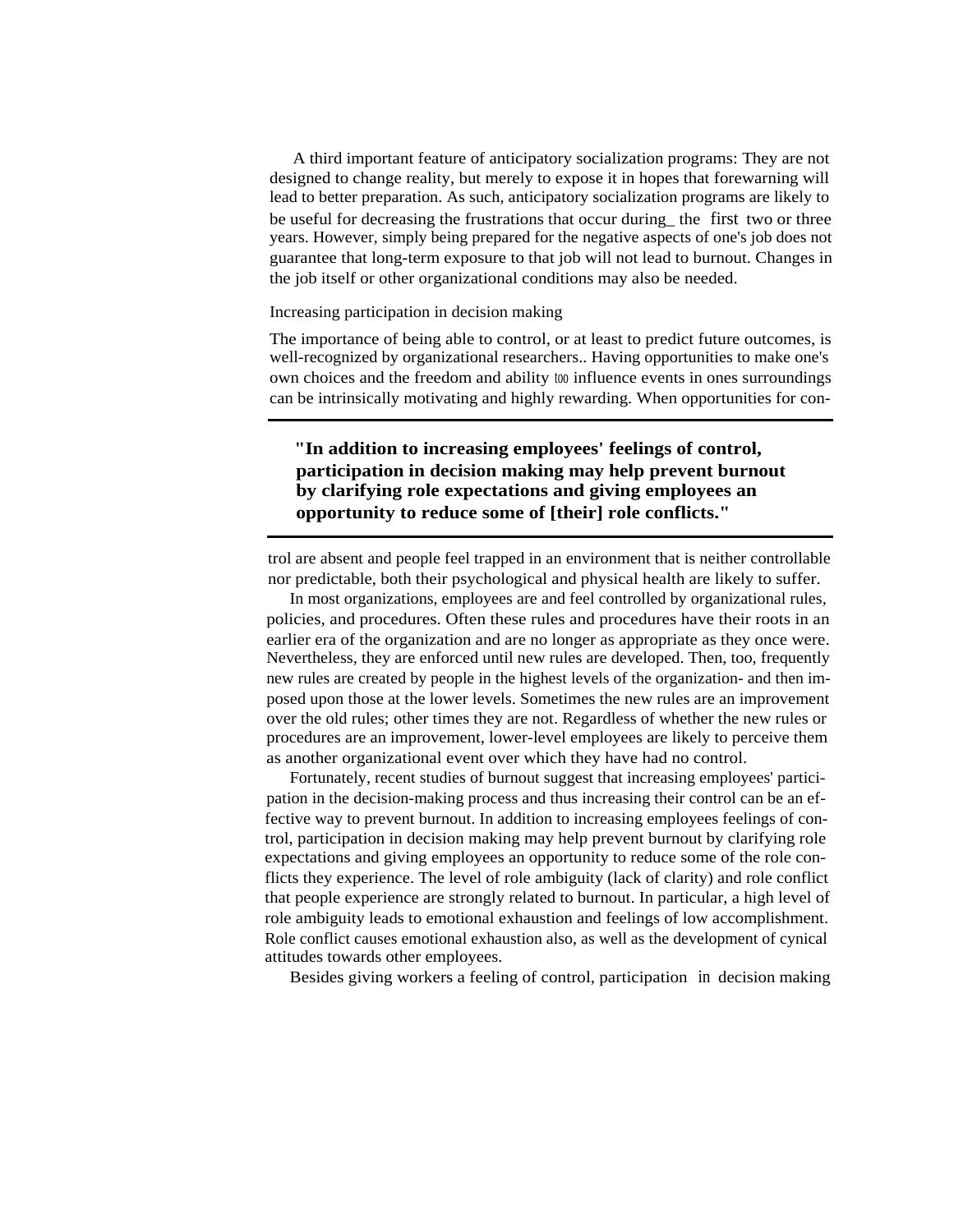gives them the power to remove obstacles to effective performance, thereby reducing frustration and strain. One way in which employees can use their increased power is to persuade others to change expectations for the employees' behavior that conflict with the employees' own views. Through the repeated interchanges required by participative decision making, organization members can also gain a better understanding of the demands and constraints faced by others. When the conflicts other people face become clear - perhaps for the first time - negotiation over which expectations should be changed to reduce inherent conflicts is likely to occur. Another important consequence of the increased communication that results from participative decision making is that people become less isolated from their coworkers and supervisors. Through their discussions, employees learn more about others' formal and informal expectations. They also learn about the organization's formal and informal policies and procedures. This information can help reduce feelings of role ambiguity. It also makes it easier for the person to perform his or her job effectively.

In addition to preventing burnout by reducing role conflict and ambiguity, participation in decision making helps prevent burnout by encouraging the development of a social support network among coworkers. Recent studies have found that social support networks help people cope effectively with the burnout they experience on the job. Among employees, one of the most important functions of a social support network is that it can assure the worker that he or she is not the only one who is experiencing difficulties on the job.

#### Making increased participation work

While participative decision making appears to be a very promising strategy for keeping burnout to a minimum, organizations that plan to use it should be aware of a number of factors that can determine whether increasing participation is likely to be effective or to backfire. Among the most difficult issues in setting up a participative procedure is specifying the types of decisions in which employees will be allowed to participate. These two guidelines should be followed when making this decision: (1) An employee's input is most valuable when the decisions involved will have a direct impact on his or her day-to-day activities; (2) Asking employees to provide input into a decision and then ignoring their advice is worse than never having asked their opinions.

Most employees recognize that there are some decisions for which they are unprepared to provide meaningful input because they do not have all of the relevant information. However, most employees do consider themselves to be experts at their own particular jobs and in the workings of their own particular units. By necessity, people in other jobs and in other departments in the organization are less in tune with the factors that affect how well one is able to perform his or her job. Therefore, to have such people making decisions about procedures and policies that will affect one's own job creates frustration and a sense of lack of control. By giving employees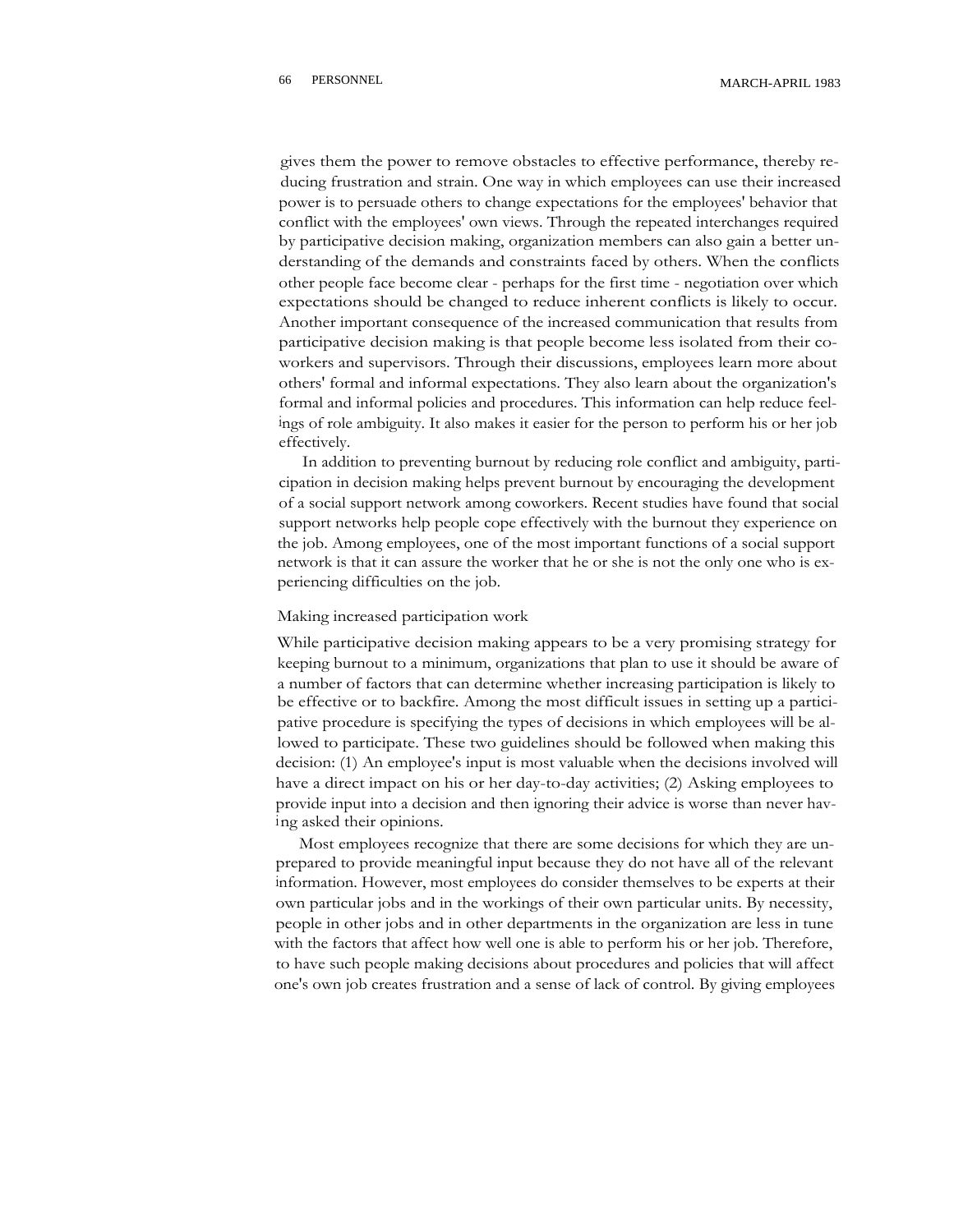the opportunity to provide input into decisions that affect them directly, supervisors and managers will find that better quality decisions are made because the unintended, negative side effects of a particular decision are more likely to have been foreseen by the workers. In addition, employees will have more positive attitudes toward implementing decisions that they helped make.

# **Increasing feedback about performance**

A final job-related change that organizations concerned about burnout should consider is increasing the amount of feedback that workers receive about their job performance. In many organizations jobs are structured so that the employee seldom hears when things go right, but always hears when things go wrong. This is especially true in jobs where the main service the employee provides is advising people about how to solve their problems. For example, in human services organizations, there is a built-in bias that prevents employees from receiving positive feedback for a job well done. However, this is true for almost any organization. Therefore, organizations need to make a conscious effort to devise ways of obtaining such feedback for employees.

One such method in a human services organization is to ask clients to indicate how satisfied they are with the service they received using a *Client Feedback Survey.* When client feedback surveys are conducted on a regular basis, they not only provide feedback about how well the service provider is currently performing, they also give the employee information about whether his or her performance has improved or declined.

Co-workers are also a potential source of feedback about how well employees are doing on their jobs. Just as an organization might ask clients to complete a feedback survey, co-workers can be asked to make evaluations of each other, assuming they are able to observe each others' performance on the job. Co-worker evaluations have an advantage in that they are being made by a person who is fully aware of the constraints placed on employees by the organization. Whereas clients will tend to evaluate the service they received against an ideal standard, the evaluations of coworkers will be based on an understanding of professional ethics and practices and organizational realities.

Finally, subordinate feedback is a great way for supervisors and managers to find out how well they are doing. Because we all tend to gradually adapt to and get comfortable in the conditions in which we find ourselves, we forget to ascertain how others feel we're doing. Because managers are responsible for others, it is imperative for them to find out what their subordinates think of them. The employees are first to know if the boss is becoming callous. Because employees are usually reluctant to give the boss bad news, the personnel department can play a critical organizational role by conducting surveys and feeding the results back to the managers. These survey results can also be used to help spot areas of conflict or ambiguity or particularly irksome rules and procedures. The personnel department can also be effec